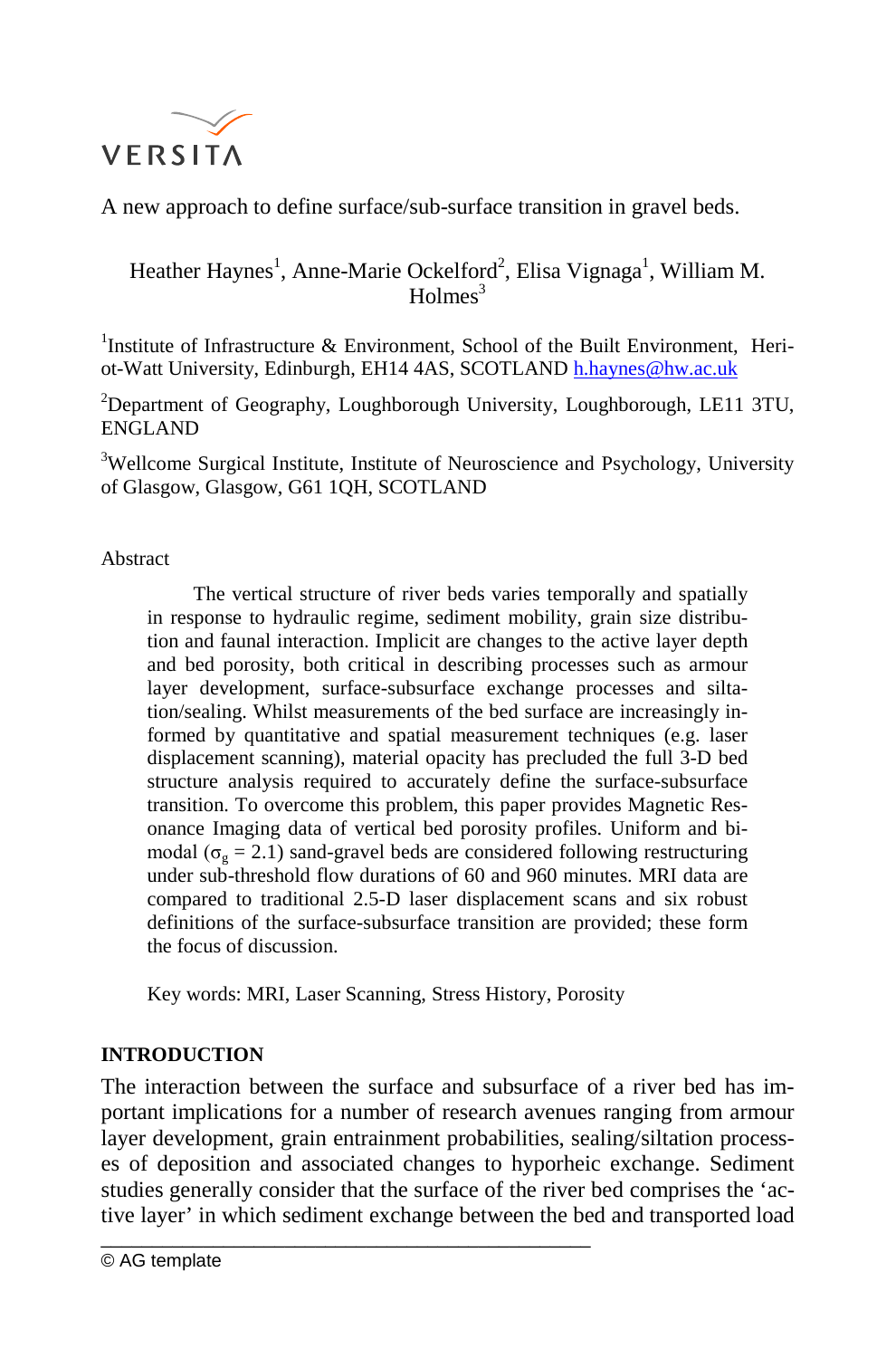occurs. This concept was first defined by Hirano (1971) and later improved by Parker (1991) and Parker *et al*. (2000) and is readily applied to research concepts such as static bed armouring (Parker and Sutherland, 1990), bars (Lanzoni and Tubino, 1999), patterns of longitudinal sorting in rivers (Hoey and Ferguson, 1994) and numerical modeling (e.g. HECRAS). Specifically, Parker relates the active layer to bed level variations and stratigraphy; in this way he defines the bed as divided in two regions: i) a surface active layer, and ii) a substrate located immediately below the active layer. To obtain the thickness of the active layer Parker assumes that this region does not have vertical structure and that the porosity is constant. This concept underpins the probability of entrainment model of Hassan and Church (1994), where the probability of entrainment is set constant in the active layer and decreases towards zero in the substrate. Their justification was related to the relative exposure of the grain, yet this is only a partial explanation as entrainment is strictly related to other bed structure variables including the interlocking of grains and their settlement in the vertical which have been proven to be temporally and spatially dynamic even under sub-threshold flow (e.g. Haynes and Pender, 2007). Hence, the model presented by Hassan and Church (1994) would benefit from re-evaluating Parker's assumptions by detailed measurement of vertical bed structure and porosity, as related to the present paper. As this would permit improved definition of active layer depth and the surface-subsurface transition as paramount to accurate sediment transport modelling, it is therefore surprising that these definitions have remained arbitrary for so long.

Regarding definition of active layer depth, on the one hand it has been argued that active layer thickness scales with a characteristic grain size associated with only the surface layer, such as the  $1D_{90}$  (e.g. Parker, 1991; Kaless and Mao, 2011). Others propose that active layer processes affect a greater depth of the bed and use slightly larger dimensions, e.g. equivalent to  $2D_{84}$ (e.g. Hoey and Ferguson, 1994; Wathen *et al.*, 1995;) or  $2D_{max}$  (Aberle, 2007). Further, the issue of time-dependent evolution of bed structure and surface grain size distribution arises. For example, research by Marion and Fraccarollo (1997) quite clearly states that during armour layer development, the thickness of the active layer is controlled by the maximum grain size and porosity (*p*). In this manner, porosity is also highlighted to be a relevant indicator of vertical bed structure (Aberle, 2007) and yields useful insight into surface processes of colmation, sealing and armouring well known to affect the susceptibility of surface particles to entrainment, thereby affecting active layer definition. Thus, whilst there is demonstrated inter-dependence of surface layer processes, porosity and active layer depth, no universal definition of the transition between the surface and subsurface has been agreed.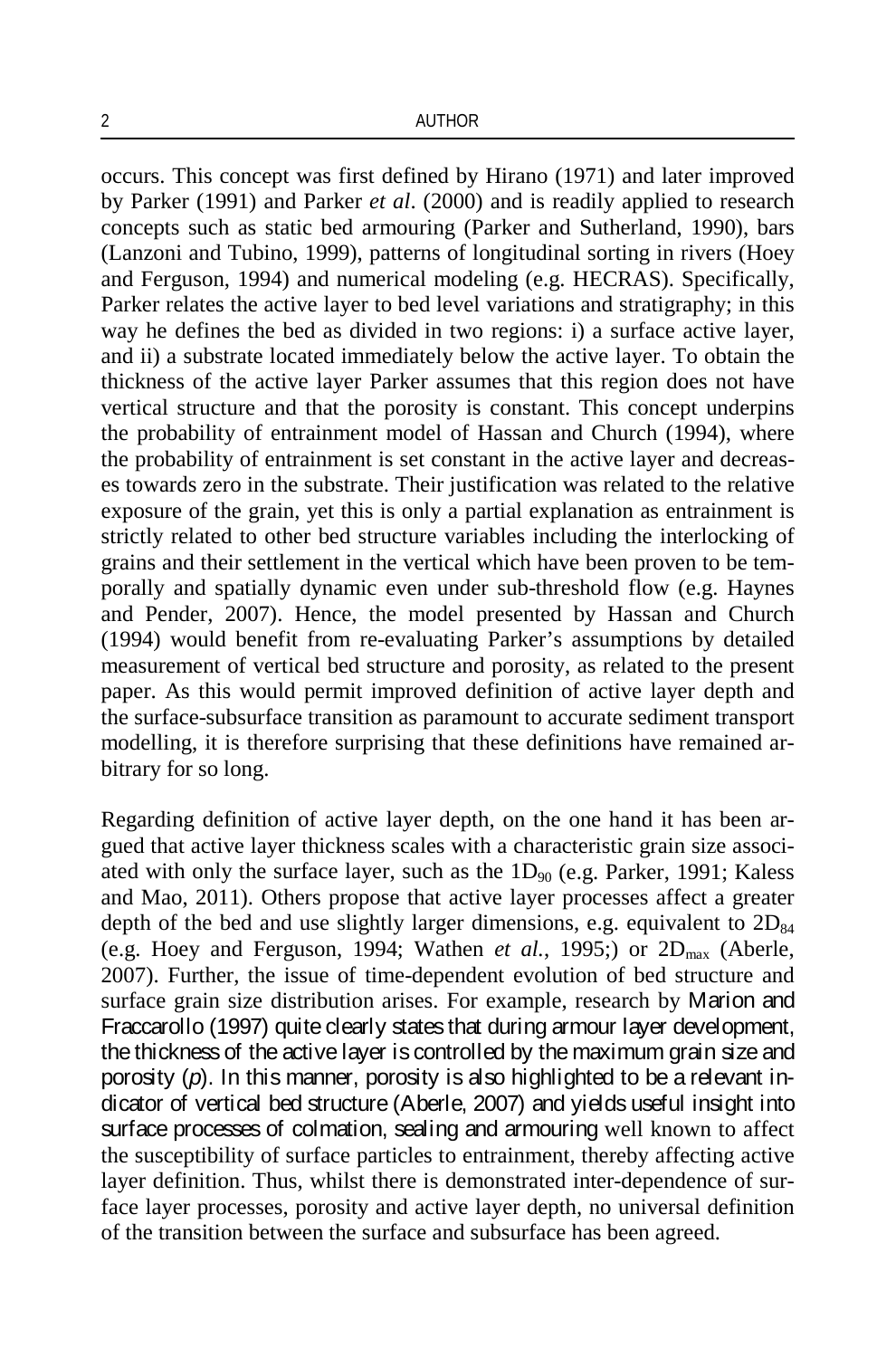Such controversy is largely underpinned by limitations in the measurement techniques available for bed structure analysis. Although in the past two decades the use of laser scanners has improved analysis of the bed surface structure (e.g. Nikora *et al.,* 1998, 2001; Aberle and Koll, 2004; Aberle, 2007; Measures and Tait, 2008), they are depth-limited due to the opacity of the bed material. Thus, information pertaining specifically to the subsurface structure remains limited to bulk-average statistics, commonly porosity and grain size distribution, as obtained from alternative methods such as freezecoring, wax-sampling, flume-drainage etc. (e.g. Zimmerman *et al*., 2005; Sibanda *et al.,* 2000; Aberle, 2007). Not only do these data fail to capture subsurface spatial arrangement, but they are contingent on the arbitrary layer definition in order to undertake the bulk-averaging process. Thus, the issue to hand becomes one of bed structure measurement in the vertical dimension where data sets would, ideally, provide simultaneous measurement of porosity and bed geometry (Aberle, 2007), as crucial to defining the surfacesubsurface transition.

New technologies are increasingly being sought for 3-D and 4-D spatiotemporal descriptors of bed structure. Most recently, this has culminated in successful trials of Magnetic Resonance Imaging (MRI) on sand-gravel sediments; these have yielded full 3-D bed structure data in a non-invasive manner (Kleinhans *et al*., 2008; Haynes *et al*., 2009). Whilst this embryonic research technique is not without its challenges, it has permitted the first high resolution data (0.3mm) appropriate to detailed structural analysis in the vertical dimension (e.g. porosity, grain size, imbrication, orientation, pivoting angle etc.). Application of this technique therefore appears highly beneficial in resolving the controversy surrounding definition of the surfacesubsurface transition in a robust, quantitative and validated manner.

This paper aims to investigate improved definition of the surface-subsurface transition depth. Using beds of varying grain size distribution and temporal evolution of structure, 3-D MRI data is compared to more commonly employed 2.5-D laser displacement. Six definitions, based on porosity curve analysis, are presented herein and discussion focuses on the merits and failings of each definition, culminating in a robust conclusion.

## **1. EXPERIMENTAL SET UP**

1.1 Experimental Set Up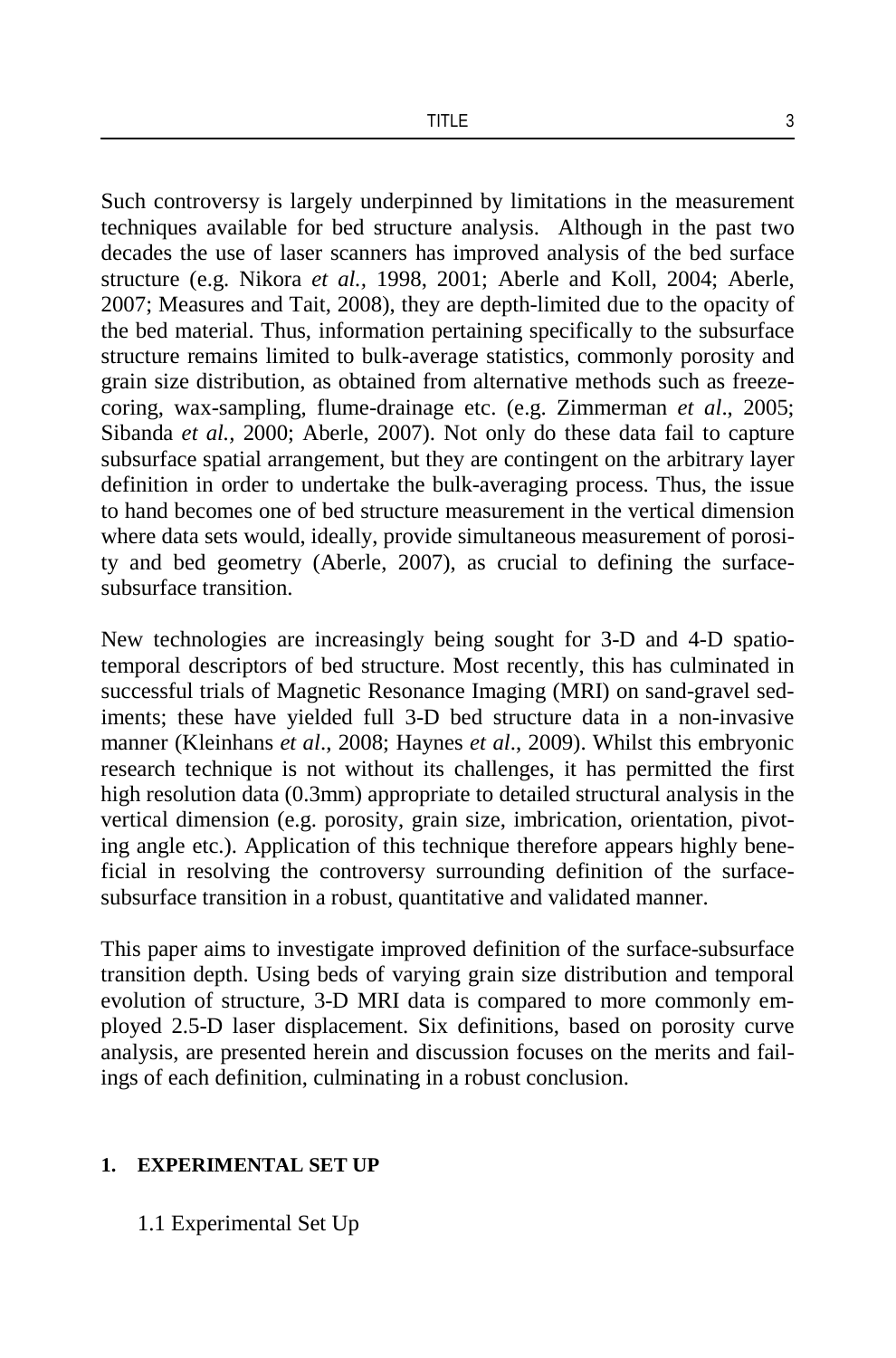Experiments were performed within a glass-sided flow-recirculating flume of rectangular cross-section (15m long x 0.3m wide x 0.45m deep). Turbulent boundary conditions were induced over a 2m section of coarse immobile sediment directly downstream of the flume inlet, with the remaining test bed comprising mobile sediments. Two grain size distributions (Table 1) were employed with equivalent median grain size ( $D_{50} = 4.8$ mm); these were a uniform gravel 4-5.6mm and a bimodal sand-gravel mixture with  $\sigma_g$  =  $(D_{84}/D_{16})^{0.5}$  = 2.1. Given the sensitivity of the MRI to magnetic properties of sediments (Haynes *et al.*, 2009) a sub-angular dolomite aggregate was employed.

|         | Grain size distribution (% by weight) |           |           |           |           |           |          |             |
|---------|---------------------------------------|-----------|-----------|-----------|-----------|-----------|----------|-------------|
|         | $1 - 1.4$                             | $1.4 - 2$ | $2 - 2.8$ | $2.8 - 4$ | $4 - 5.6$ | $5.6 - 8$ | $8-11.2$ | $11.2 - 16$ |
|         | mm                                    | mm        | mm        | mm        | mm        | mm        | mm       | mm          |
| Uniform |                                       |           |           |           | 100       |           |          |             |
| Bimodal | 10                                    | 10        | 15        | 12        | 8         | 31        | 10       | 4           |
|         | Statistics (mm)                       |           |           |           |           |           |          |             |
|         | $D_{16}$                              | $D_{50}$  | $D_{84}$  | $D_{90}$  | $D_{max}$ |           |          |             |
| Uniform | 4.2                                   | 4.8       | 5.3       | 5.4       | 5.6       |           |          |             |
| Bimodal | 1.7                                   | 4.8       | 7.6       | 8.7       | 16.0      |           |          |             |

**Table 1:** Grain size distributions and appropriate statistical measures of the mobile test sediments.

For each experiment a sediment–filled perforated box (160mm long x 105mm wide x 60mm deep) was placed in the centre of the flume bed 8m downstream of the inlet. Equivalent material was used to fill the remainder of test section, then the entire bed was screeded so that all sediments were flush with the top of the box. Perforations in the box ensured continuity of subsurface flow through the test section. Employing a bed slope of 1/200, the bed was exposed to two discrete flow periods below the threshold for grain entrainment: (i) an initial *bedding-in period* of 30 minutes duration removed any air pockets or unstable grains generated during the screeding process; and (ii) a prescribed *water-working period* of 60 or 960 minutes at discharge  $\sim$ 5l/s. The water-working period employed shear stress,  $\tau$ , equal to 50%  $\tau_{c50}$  (where  $\tau_{c50}$  is the critical entrainment threshold for the median grain size) and translating as a dimensionless shear stress of  $\sim 0.024$ ; this set-up precluded active sediment transport and restricted structural rearrangement to in-situ and local processes typical of inter-flood periods (e.g. Haynes and Pender, 2007); no bedforms were identified. Thus, we ensured that the focus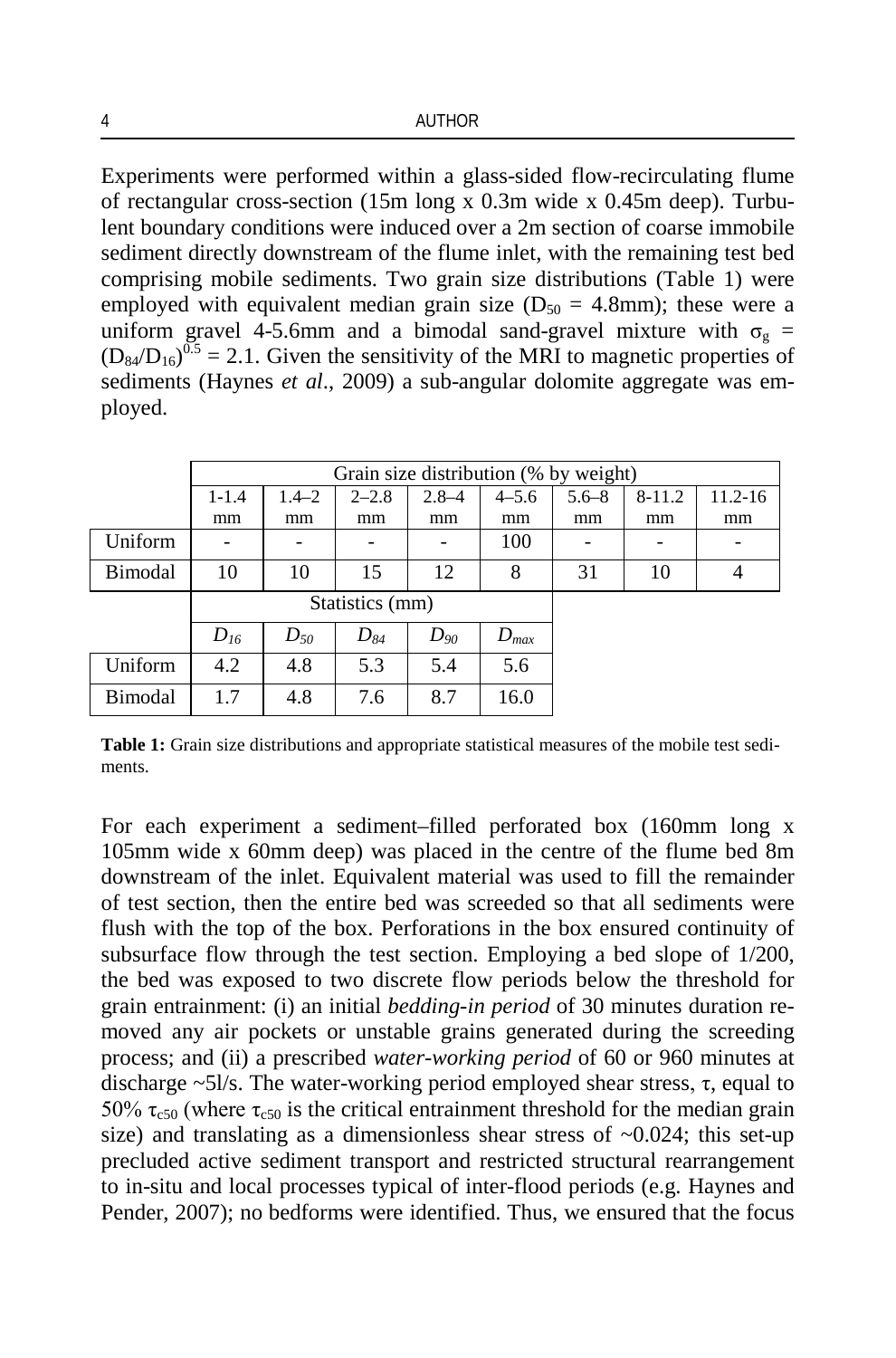of the paper was on surface-subsurface definition applicable to a range of bed structures, without suffering the additional complexities associated with active armouring or colmation of the bed surface.

Following application of the prescribed water-working period, the bed was very slowly drained until only the residual water remained in the sample. The sample was then laser scanned (see Section 1.2) to determine the bed surface topography. The residual water was then used to freeze the grains to together; this permitted transfer into the MRI bore without disturbance to the sediment .The perforated box was placed within a slightly larger water-tight container and the frozen sediment was slowly re-flooded by a cold-water injection process; this method prevents sediment disturbance. Subsequent to complete thawing, an MR image sequence was applied in all three axial planes and post-processed using the procedure outlined in Section 1.3. Thus, comparative laser and MRI data were generated for a surface area 100mm (x-direction) by 100mm (y-direction) over a depth of up to 60mm. A total of 8 data sets (4 experiments using 2 techniques) were analyzed for the vertical porosity profile.

## 1.2 Laser Methodology

Bed topography measurements were captured using a *Micro Elipson* scan-CONTROL2800 laser scanner. The sensor reads the reflected laser light to simultaneously provide the x (cross-stream) and z (vertical) co-ordinates of 1024 discrete points along the laser beam; this is then replicated on a CCD array for quantitative evaluation. For the present investigations, the xdirection resolution was  $0.115 \pm 0.005$ mm (accounting for lateral splay of the beam and bed roughness effects on the reflection) whilst, in the  $\bar{z}$  direction the resolution was 0.239mm (as controlled by the CCD array). The downstream (y) resolution was 0.125mm; this was generated by moving the laser in the downstream direction via an *Arrick Robotics* stepper table set to a prescribed speed of 25 mm per second. Thus, bed topographic data took only 4 seconds to acquire. Post-processing then truncated the data set to a 100mm x 100mm area centered on the box; this resulted in 695 200 discrete elevation points being analyzed per experiment. Figure 1a shows an exemplar planform DEM of the sediment sample.

# 1.3 MRI Methodology

As the detailed MRI methodology can be found in Haynes *et al*. (2009), only the information salient to the present investigations are provided herein. The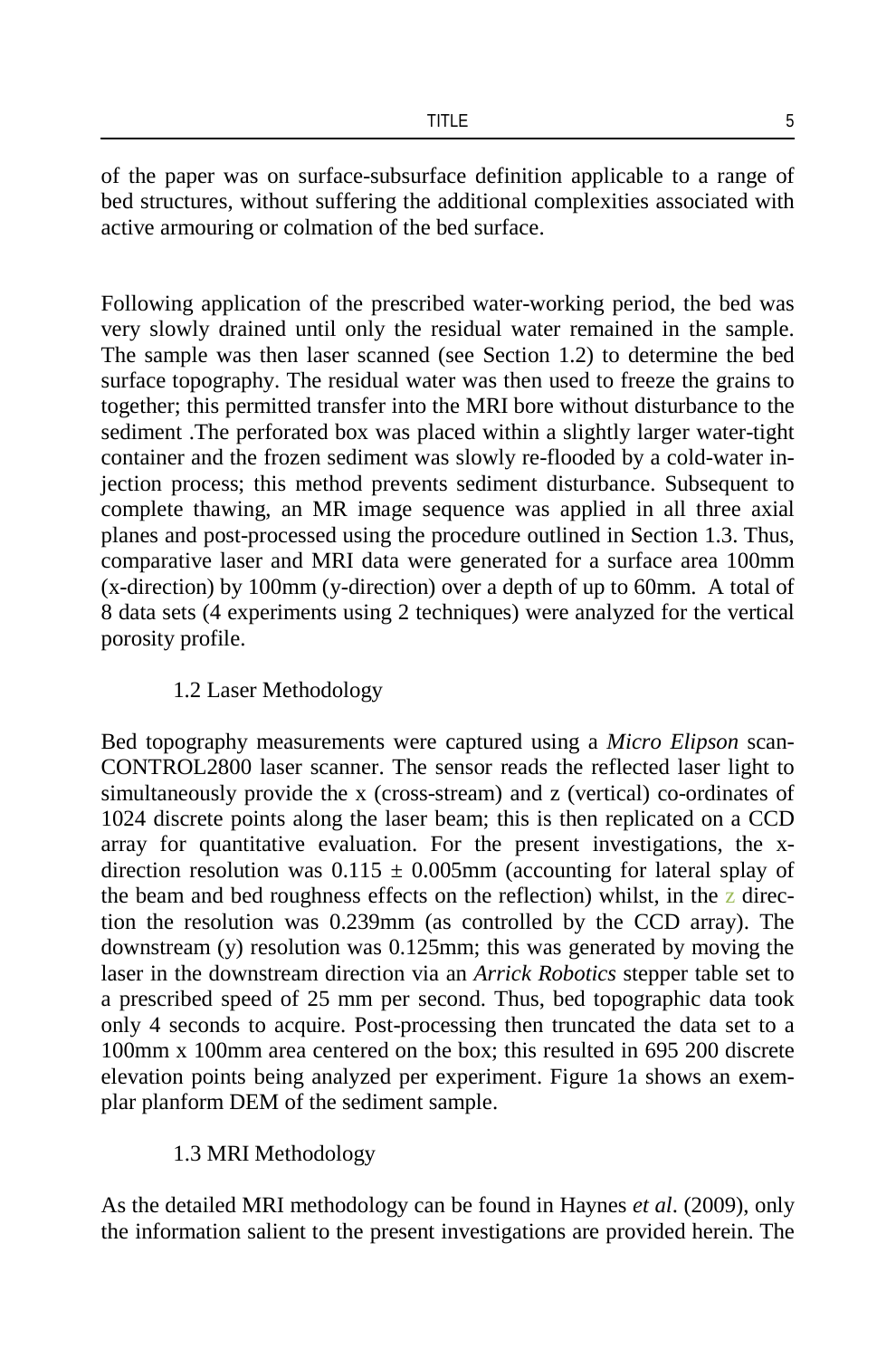facility employed was the Bruker 7T (Tesla) scanner of the Glasgow Experimental MRI Centre. Data were collected using a 3-D Rapid Acquisition Relaxation Enhanced (RARE) sequence for a sample volume  $x=100$ ,  $y=100$ and  $z = 60$ mm using water (H<sup>1</sup> nuclei) as the imaging media. Here, application of a radio-frequency (RF) pulse to the sample causes 'resonant excitation' of the nuclear magnetic moment (spin) of the  $H<sup>1</sup>$  nuclei placed within the magnetic field. Specifically, this occurs when the nuclei change energy state from spins aligned with the magnetic field to spins opposing it (or vice versa). Thus, following an RF pulse the spin coherences result in some transverse magnetization which creates an oscillating current with frequency relating to the precession of the spin; this is the MRI signal. For the experiments presented herein, a sequence of RF pulses at 90̊º and 180º to the direction of the magnetic field were employed at 0.3mm resolution in the x, y and z planes. Total image acquisition time was 21 hours. Figure 1b shows an exemplar single horizontal slice taken close to the surface grain crests (planform view).



**Figure 1:** Planform images of the bimodal sediment bed following 60 minutes of waterworking: (a) Laser scan data; (b) a *single* horizontal slice of the raw MRI image taken just below the most elevated grain crest such that only the most exposed grains are visible (black) in the surrounding fluid medium (white-grey). Flow direction is indicated by the black arrow on Figure (b). Circles highlight areas to demonstrate comparability of data and the red line shows the MRI slice extracted for use in Figure 2.

## 1.4 Data post-processing

As the raw laser data indicates the distance from the sensor to the local bed surface (Figure 1a), data was post-processed to consider only the range of elevations representing the bed surface topography. This provided arbitrary el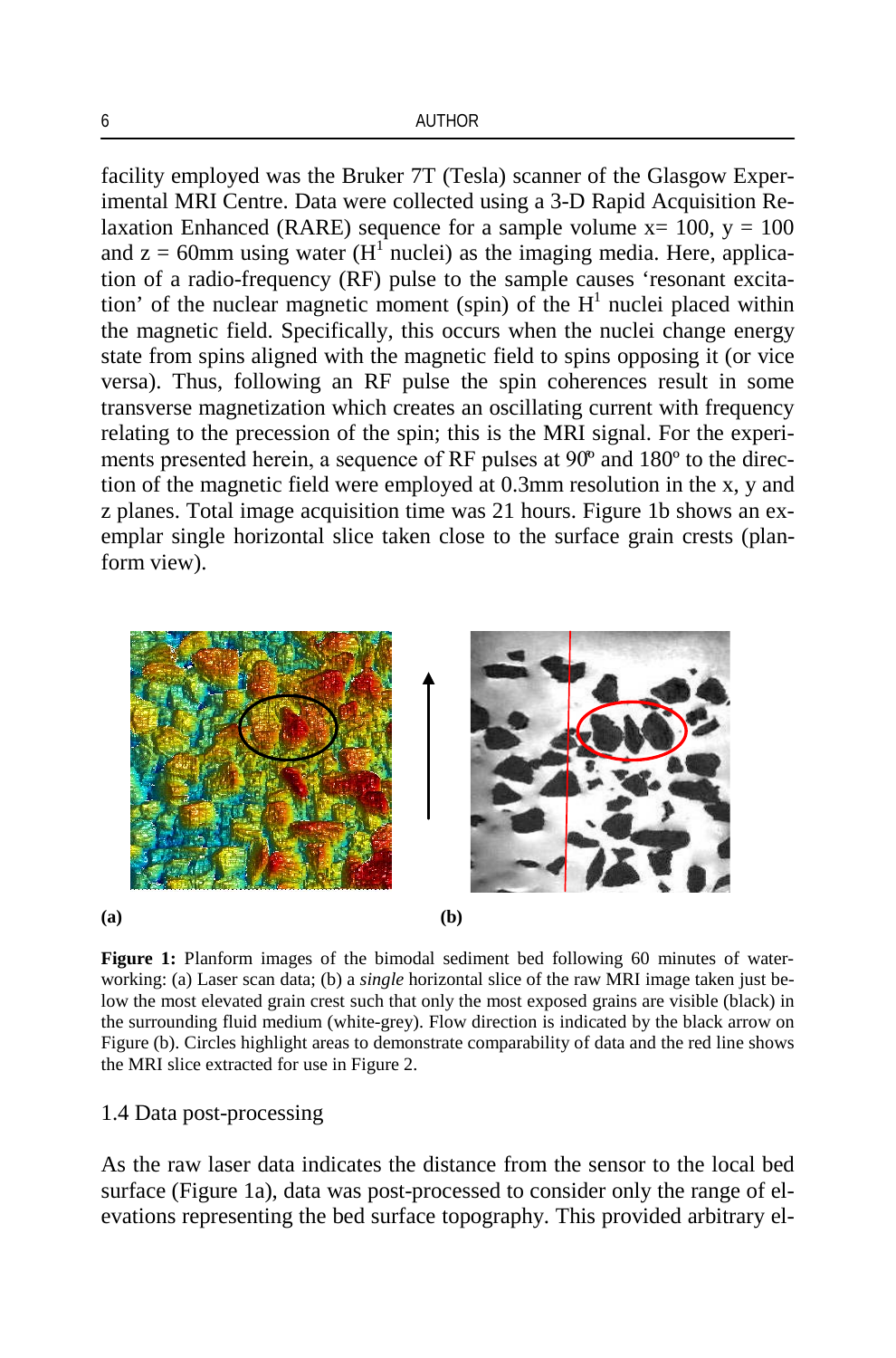evation data from the highest roughness crest down to the lowest layer tending to zero porosity; this is commonly assumed to correspond to the active layer depth when laser-based measurement techniques are employed (Aberle, 2007). Following the methodology of Aberle and Koll (2004) and Aberle (2007) data was post-processed in two stages: firstly, the surface Digital Elevation Model (DEM) was generated as one composed of 'pillars' whose ground-area is equal to the sampling resolution and height corresponds to the elevation measurement; secondly, the DEM was sliced into 100 layers and the porosity was then calculated for each layer based on the area of solid to the area of void. By taking the highest roughness crest as a datum  $(z<sub>max</sub>)$  common to both the laser and MRI data, elevations were then normalized against the total depth of the MRI sample  $(z<sub>t</sub>)$ ; this transformed laser-based elevation data into relative depth data (z) which could be directly compared to the MRI data in terms of  $z/z$ . Uncertainty analysis of the raw data indicates that variability in the x-direction resolution yields variability of porosity data less than 1.3% for the 100mm DEM area.

MRI data post-processing was then undertaken using the open source *ImageJ* software. Firstly, the total depth of the sample was determined  $(z<sub>t</sub>)$  as defined from the base of the contained  $(z = 0)$  to highest grain crest on the bed surface  $(z_{\text{max}})$ . This truncated the field-of-view so as to focus analysis  $(z_{\text{t}})$ < 60mm) only on the bed (i.e. removing overlying water above the sample) and permitted the relative depth of each image slice  $(z/z_t)$  to be calculated. Secondly, image artifacts resulting from non-uniformity of the RF field away from the center of the RF coil had to be removed from the analysis. Only the data closest to the container walls and base were affected, totalling  $\sim$ 30% of the volume space. This truncation process also overcame well-known errors associated with higher porosity in the wall region, due to grains' poorer ability to imbricate here. Thirdly, binary thresholding (Figure 2) was used to separate sediments (no signal  $=$  black) from water-filled pores (signal  $=$ white/gray-scale). This applies the ISO DATA method to the brightness intensity of the image in the following way: firstly, the background (pore) signal and the average object (sediment) signal are calculated; secondly, these two values are summed then divided by two to determine the threshold value of the brightness signal. This yields a binary image thus allowing porosity  $(p)$  to be easily calculated as the volume of the voids  $(V_v)$  over total volume  $(V_t)$ . Within the MRI data uncertainty in these values may stem from spatial averaging of the signal within each voxel. No uncertainty is associated with voxels which are 100% solid or 100% fluid (pore) hence errors can only be incurred at grain boundaries where voxels comprise part solid and part pore. As the binary thresholding is dependent on the brightness intensity of the raw data of each voxel, the ISODATA method is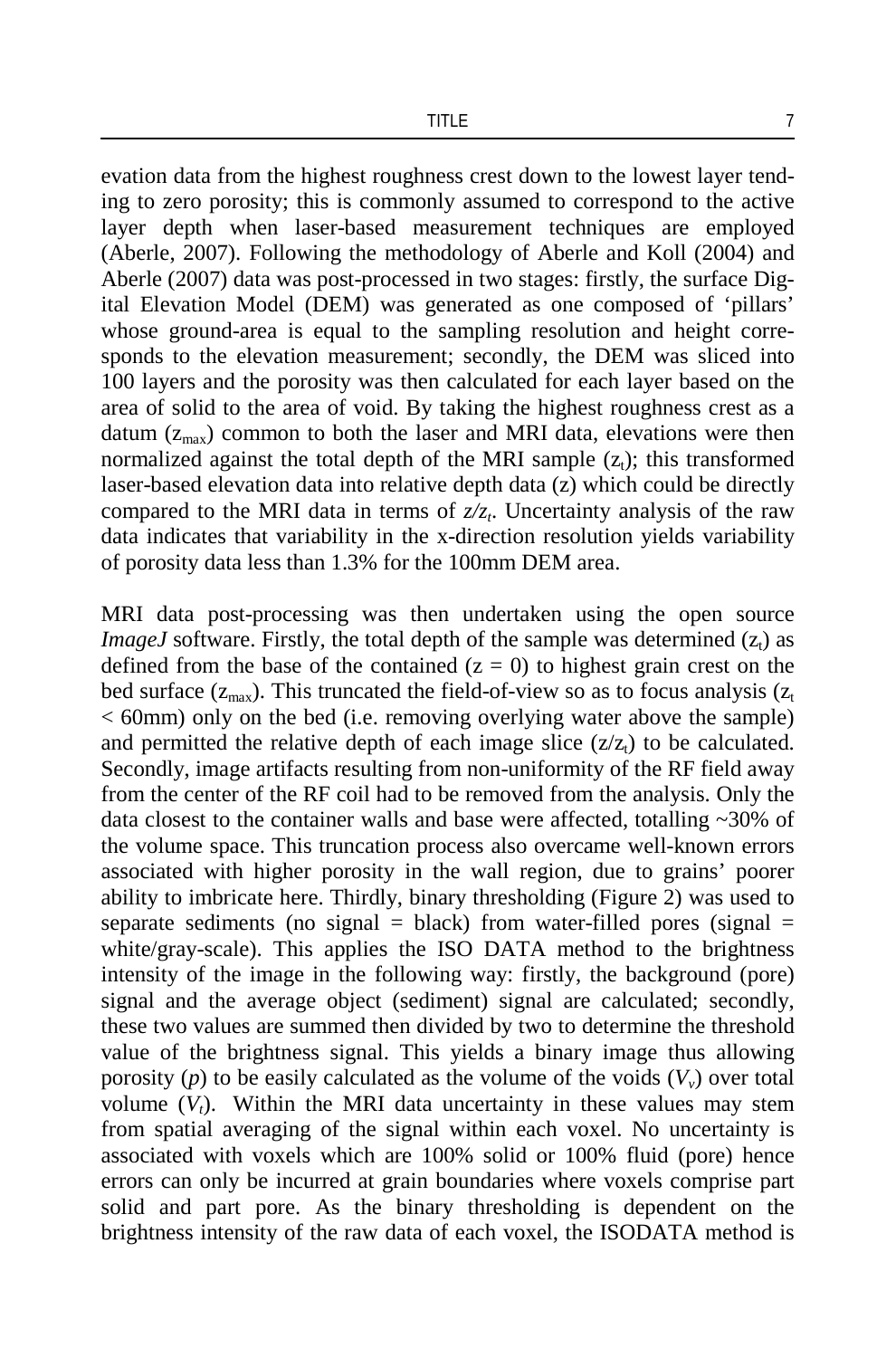most sensitive where the voxel comprises 50:50 solid:pore. Thus, two methods of uncertainty analysis were applied to the data. Firstly, statistical analysis of the standard deviation of the background (pore) and object (solid) were assessed for each slice. Using the sum of three standard deviations yields a maximum uncertainty of  $\pm 2\%$  in the pore-solid data. Secondly, the sensitivity of the threshold was manually analysed by varying the brightness intensity bins  $\pm 1$  to  $\pm 5$ ; this was the range of gray-scale visual subjectivity. Here, data yields a range of 0.1-1.9% uncertainty. The maximum uncertainty (~2%) should be considered worst-case scenario, as this value is based on all grain boundary voxels having compositions close to the most sensitive ratio of 50:50 solid:pore. In reality, the proportion of fluid within boundary voxels will be highly variable, hence thresholding of the majority of voxels will be less sensitive and actual uncertainty far lower.



Figure 2: Vertical MRI images of the same bed as Fig. 1. Flow is from left to right showing: (a) single vertical raw-data slice in gray scale; (b) post-processed image using binary thresholding of grains (black) and pores (white). The field of view is truncated at  $0.3z$ , to remove the image region close to the base of the container, yielding image dimensions  $\sim 100$ mm by  $~50$ mm.

With further regard to uncertainty in the porosity data, it is worth highlighting that the sample volume analyzed was set to the largest possible dimensions compatible with the bore diameter (152mm) of the MRI equipment.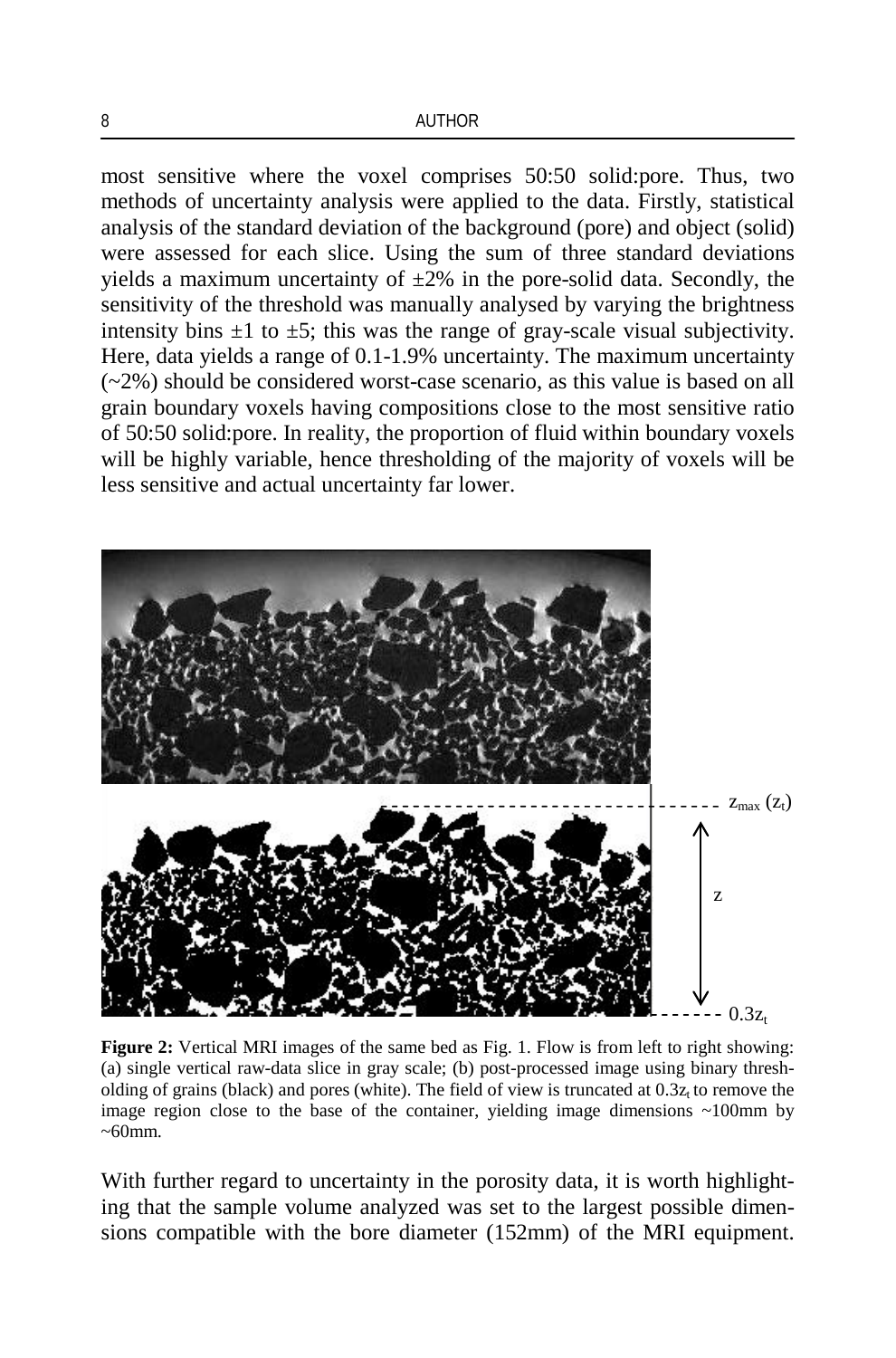With reference to the concept of Representative Elementary Volume (REV) in porous media, this minimizes the likelihood of fluctuations in the porosity value over the vertical profile. As Figure 2 clearly indicates, the sample area is both, significantly larger than a single pore and, includes a sufficiently high number of pores to suggest meaningful analysis of bed porosity. Excepting the surface-subsurface distinction, no macro-scale heterogeneity within the sample volumes was observed (e.g. defined strata in the subsurface or cross-channel bed patchiness). Thus, whilst small amplitude fluctuations in porosity between neighboring image slices are expected due to the natural random distribution of pore sizes, their magnitude may include slight uncertainty due to the REV or image post-processing resolution; this is elucidated upon later in the results section of the present paper.

Given the novelty and emerging use of MRI for sediment bed structure analysis, Table 2 provides a comparison of the technique against that of the more traditional laser-scanning methodology. This provides insight into the complexity, convenience, benefits and compromises of both techniques as appropriate to the present investigations.

| <b>Method</b>             | Laser                          | <b>MRI</b>                              |  |  |
|---------------------------|--------------------------------|-----------------------------------------|--|--|
| 3D image capability       | Limited $-2.5D$ as restricted  | Full - 3D spatial volume analy-         |  |  |
|                           | to surface-based measure-      | sis                                     |  |  |
|                           | ment                           |                                         |  |  |
| Image resolution*         | $\sim$ 100 $\mu$ m             | $300 \mu m$                             |  |  |
| Time for data acquisition | Fast - 4 seconds for $695,200$ | Slow - 21 hours for $> 2.2$ mil-        |  |  |
|                           | data points                    | lion data points                        |  |  |
| Complexity of data ac-    | Moderate – standard soft-      | Complex – trained MRI tech-             |  |  |
| quisition on instrument   | ware user interface, per-      | nical support required for sam-         |  |  |
|                           | formed by researcher.          | ple calibration and image               |  |  |
|                           |                                | acquisition.                            |  |  |
| Complexity of software    | Moderate - MATLAB li-          | Simple – <i>ImageJ</i> is freely avail- |  |  |
|                           | cense required                 | able for download                       |  |  |
| Data uncertainty          | $< 1.3\%$                      | $< 2\%$                                 |  |  |
| <b>Restrictions</b>       | Bed surface must be drained    | Material must be non-magnetic           |  |  |
|                           |                                |                                         |  |  |
|                           | Sample size/resolution dic-    | Sample must be contain mag-             |  |  |
|                           | tated by the CCD               | netic nuclei in the fluid state         |  |  |
|                           |                                |                                         |  |  |
|                           |                                | Sample size dictated by the             |  |  |
|                           |                                | <b>MRI</b> bore                         |  |  |
|                           |                                |                                         |  |  |

**Table 2**: Comparison of laser and MRI techniques, as employed in the present investigations. Image resolution (\*) for both techniques can be reduced to 50µm, however this compromises the spatial volume that can be imaged.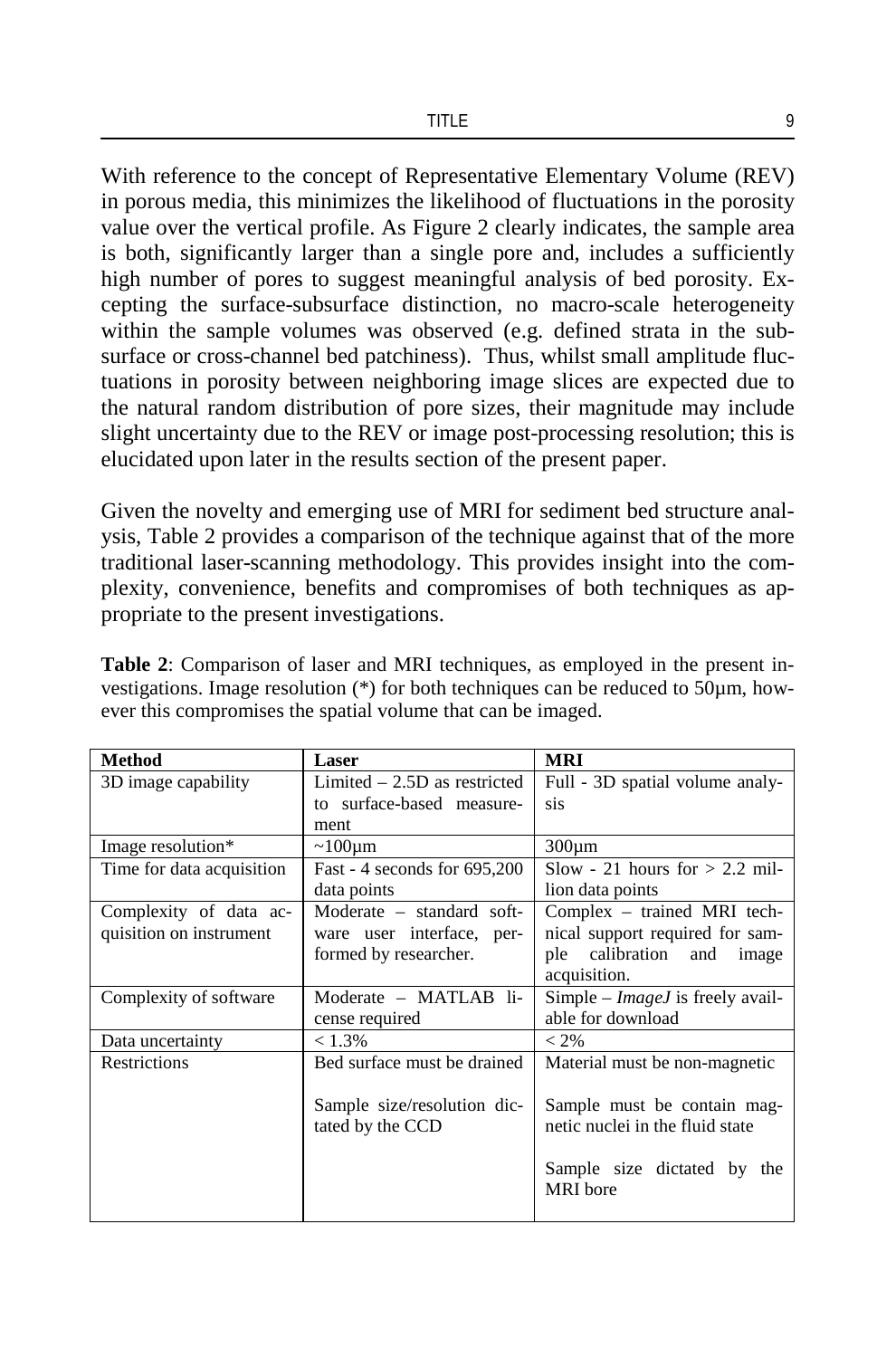### **2. RESULTS AND DISCUSSION**

In order to establish a definition of surface-subsurface transition, porosity data from laser and MRI experiments are analyzed in three different ways; these form the subheadings of this section, with the last section further subdivided. In total six definitions are provided and discussed. Whilst data could also be analyzed specifically in terms of bed structuring due to waterworking duration and grade, these questions are considered out-with the main scope of the paper and are not considered specifically herein.

2.1 Where laser-based surface porosity tends to zero  $(p = 0)$ 

Figure 3 clearly shows monotonic decay from  $p = 1$  at the roughness tops to  $p = 0$  at the lowest measured elevation. Data show that  $p = 0$  occurs at relative depths of 0.71-0.79. Specifically, deeper surface-subsurface transitions are associated with: (i) graded beds, i.e. reflecting the greater surface roughness as commensurate with large  $D_{\text{max}}$  dimension; (ii) shorter water-working periods, which leave the bed surface poorly imbricated with a looser packing arrangements interjected by deeper pores (Haynes and Pender, 2007). However, when absolute depth is scaled to a larger characteristic grain size, the definition becomes sensitive to the grain size distribution; this precludes a generic definition of the surface-subsurface transition depth. To elucidate, *p*  = 0 occurs at  $\sim$ 2.2D<sub>max</sub> in uniform beds but only  $\sim$ 1.1D<sub>max</sub> in graded beds. Whilst this latter descriptor disagrees with Aberle's laser-derived  $2D_{\text{max}}$  definition of active layer thickness for graded beds, recalculating it based on  $D_{84}$  $(2.1\n-2.6D_{84}$  for uniform beds;  $1.8\n-2.2D_{84}$  for bimodal beds) does support use of the arbitrary  $2D_{84}$  value widely stated in sediment transport literature (e.g. Wathen *et al.,* 2005).

However, the laser can only read pores which are vertically aligned; this constrains the laser to a progressively smaller void with increased depth through the bed, thus explaining the 'perfect' monotonic decay trends. By failing to capture voids lying beneath grains (where the laser beam cannot penetrate), the absolute porosity of layers beneath the surface-most particles is therefore inaccurate. Therefore, whilst this method provides a measure of maximum pore depth and surface roughness geometry, we should not consider it 'porosity' *per se* as it cannot provide the 3-D data accurate absolute  $V_v/V_t$  measurement. It is therefore pertinent that we validate the laser-derived  $p = 0$  against fully 3-D data for bed structure by way of MRI.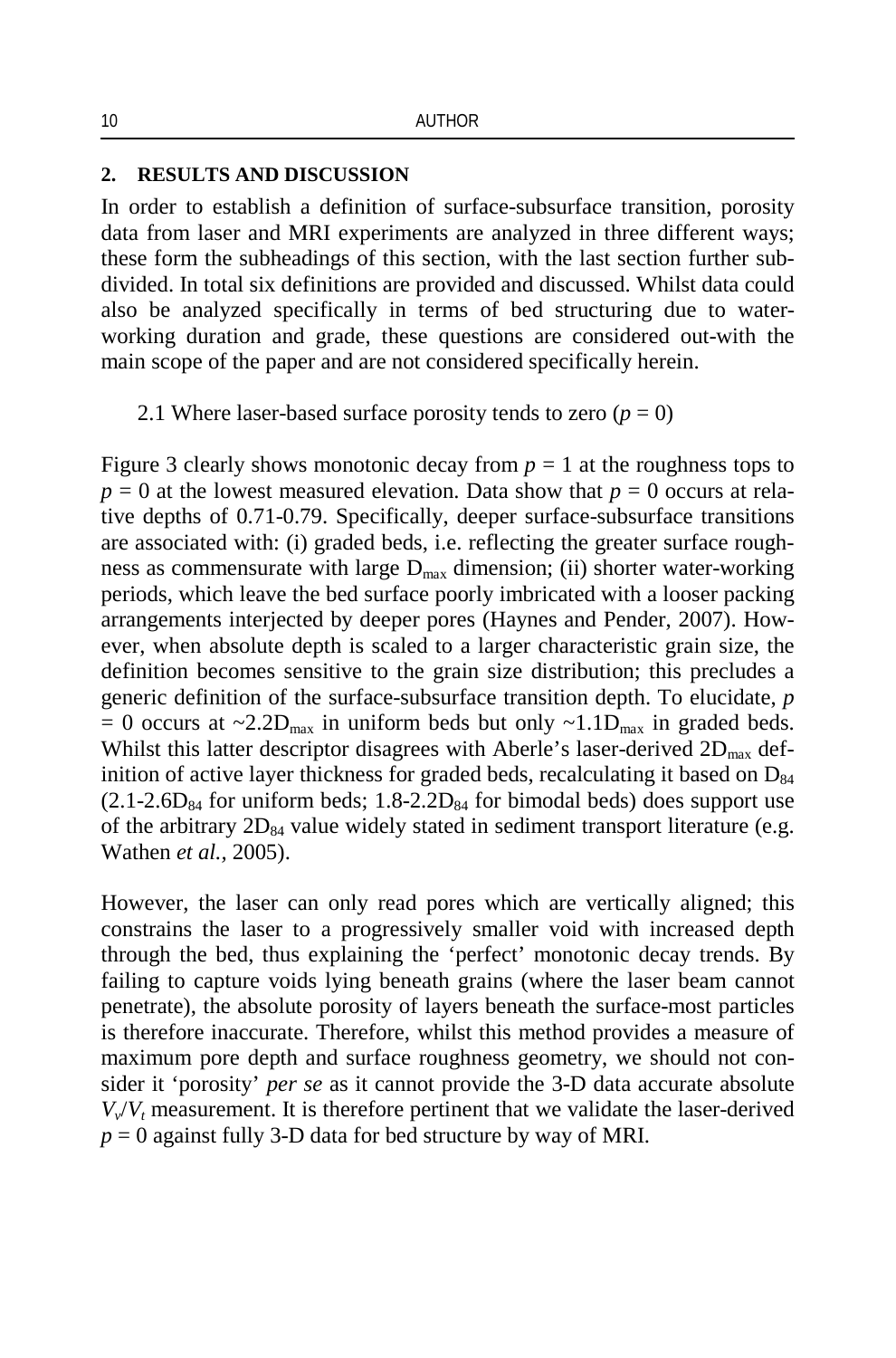

**Figure 3:** Vertical *p* profiles for uniform and bimodal beds (60 and 960 minute durations) given in terms of relative elevations,  $z/z$ . Laser-derived data is shown in red. MRI data in blue, including maximum uncertainty (dotted lines) of  $\pm 0.02$ . MRI profiles are truncated 30% above the base of the sample, due to image artifacts stemming from RF non uniformity close to the wall. Raw data are used to produce each profile ; no smoothing algorithm is employed.

## 2.2 Where laser and MRI porosity data diverge  $(p_{laser} \neq p_{MRI})$

Whilst line-of-sight issues causing  $p \to 0$  are found in the laser data, the MRI data does not suffer the same problem. As such, porous granular materials should always show  $p > 0$  throughout the vertical bed profile of the MR image, with  $p \rightarrow$  constant for the subsurface. Where the data sets begin to diverge indicates the uppermost location where the laser does correctly measure the bed porosity; this occurs because the laser beam cannot 'bend' around a grain to analyse underneath the particle. It could therefore be argued that the subsurface can be defined by virtue of the fact that the laser cannot resolve what lies beneath its measured surface. To test the applicability of this definition, the divergence of laser and MRI data is explored.

Figure 3 clearly shows that surface layer porosity values are generally independent of measurement technique. The very minor differences in elevations (typically  $\langle 0.3$ mm) are indicative of the different DEM resolutions em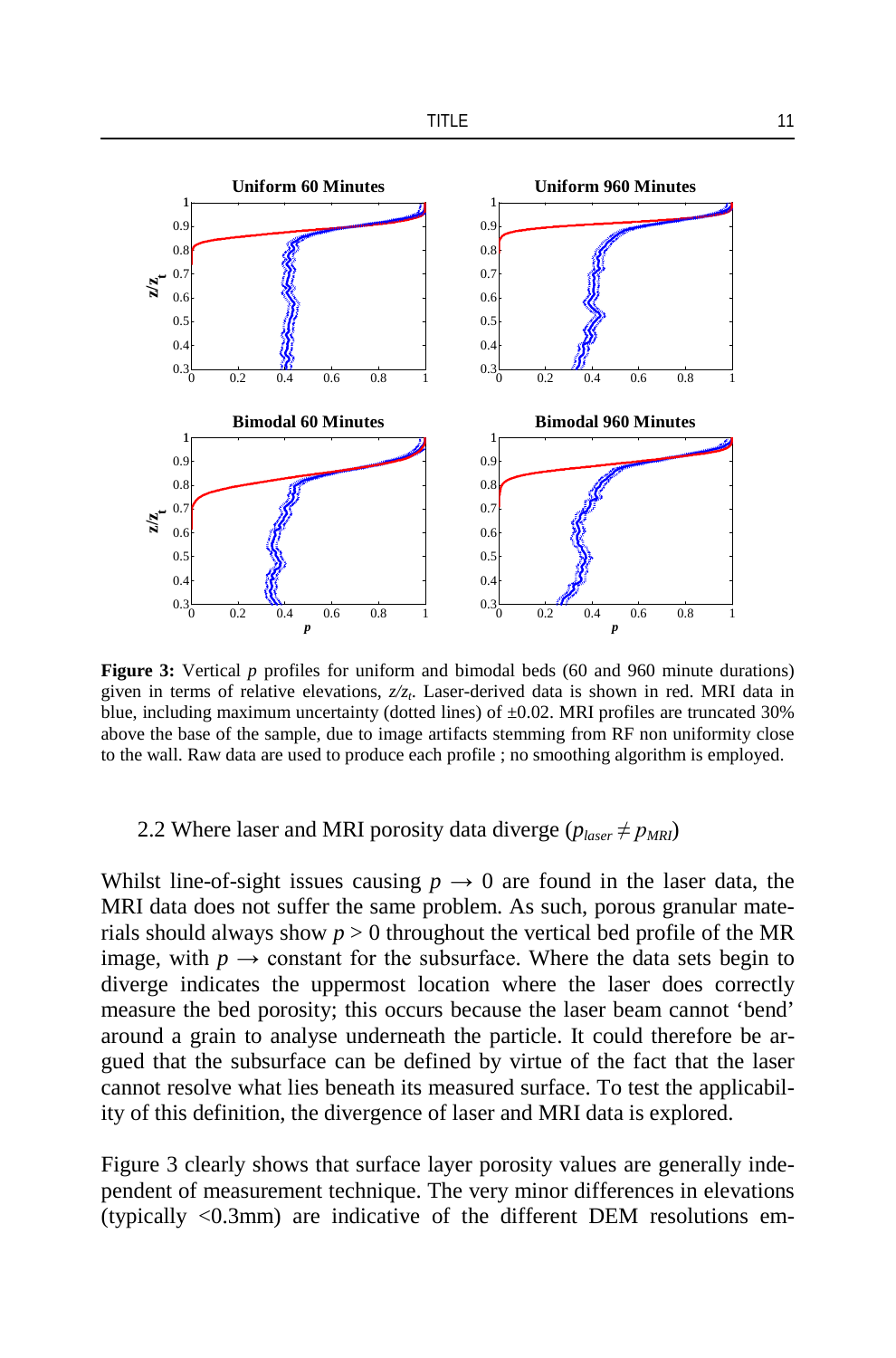ployed; the larger (~1mm) mismatch of data for localised high elevations in the uniform bed (60 min.) is likely a facet of truncating the MRI planform area, compared to that of the laser scan (Section 1.4). At relative elevations 0.85-0.91of the sample depth, the laser and MRI begin to diverge. Thus, the surface-subsurface transition definition is  $\sim 1D_{90}$  for uniform beds and 0.6-1.0D<sub>90</sub> for bimodal beds. Figure 3 shows that  $p$  values at this elevation lay within the range 0.6-0.8.

Whilst application of  $\sim 1D_{90}$  definition of surface-sub-surface transition has some support from the literature (e.g. Parker*,* 1991), only the uniform bed supports this definition from  $p_{laser} \neq p_{MRI}$ . It would be highly unusual to describe the surface layer at values significantly below the characteristic  $D_{90}$ , as coarse grains would be expected to comprise the surface and active layer of a sediment bed; this definition does not, therefore, appear warranted for graded beds, so  $p_{laser} \neq p_{MRI}$  cannot be considered a generic solution. In addition, such high *p* values would be unlikely at the surface-subsurface transition where grains would imbricate in all axial dimensions; this is true for all grain size distributions where porosities approximating to  $\sim 0.3$ -0.4 would be considered more typical (e.g. Fetter, 1988). Thus, the definition of surfacesubsurface transition depth from  $p_{laser} \neq p_{MRI}$  appears to be inappropriate and is made overly-complex by way of the need for both laser and MRI data sets.

## 2.3 Where a statistic of the first derivative of the MRI data (*p'*) is used

Reviewing the MRI data on Figure 3 indicates that the reduction in bed porosity is progressive over relative depths from 1 to ~0.8; lower regions of the bed indicate more constant porosity values with oscillations in the data of magnitude similar to those found in Fetter (1998). Detailed analysis of individual oscillations indicates that most comprise multiple discrete data points (i.e. many adjacent image slices). Further, examination of the few instances where notable oscillations of  $p$  values occur, show that rapidly varying changes of *p* values up to 0.035 are recorded on Figure 3. As the magnitude of these larger fluctuations is greater than the maximum uncertainty caused by image resolution of the MRI data  $(<0.02$ ), it supports the presence of natural variability in the porosity values of the subsurface for the given sample volume. As quantitative REV uncertainty analysis is precluded due to MRI facility constraints on sample size, it is therefore assumed that these fluctuations are indicative of a heterogeneous granular packing arrangement and manifest even on adjacent MRI slices as the cross-sectional area of an identified grain differs from one slice to the next slice. As such, attempts to apply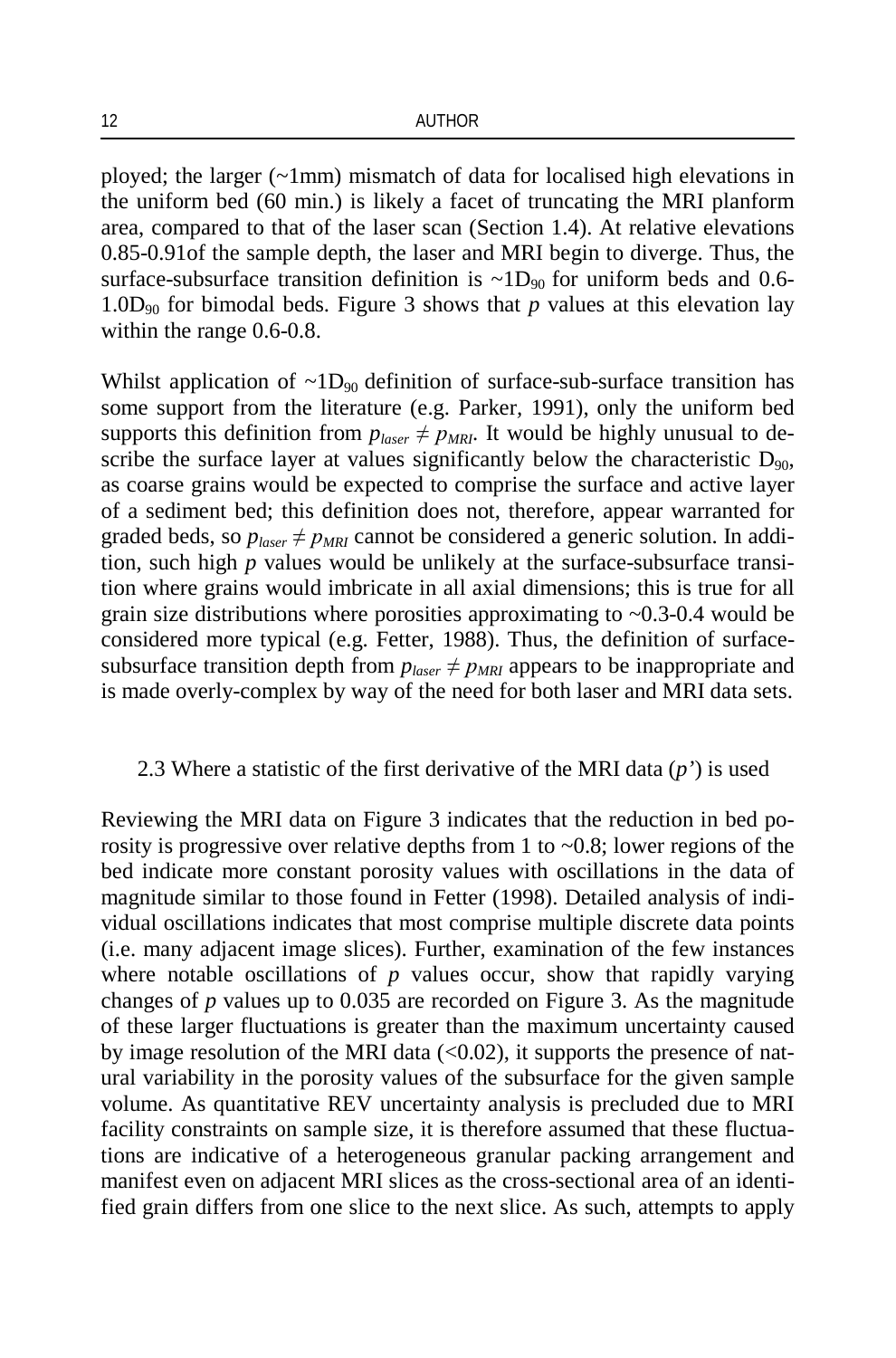a smoothing algorithm to the porosity data would be inappropriate and further analysis of the raw MRI data is considered herein.

Of specific interest here is that the rate of change of porosity in the surface layer towards a more constant value in the subsurface can be better examined by the first derivative (*p'*) as derived by Equation 1. Here the difference in raw porosity values of adjacent horizontal slices of the MRI sequence  $(p_{i+1} - p_i)$ *pi*) have been computed and divided by the relative distance between the slices  $(\Delta z_{rel} = ((z/z_t)_{i+1} - (z/z_t)_{i}))$ . Negative *p*' values indicate decreasing porosity with depth, whilst values tending to zero show a constant value of porosity  $(p' = 0)$ .

$$
p' = \frac{p_{i+1} - p_i}{\Delta z_{rel}} \qquad \qquad \text{Equation 1}
$$

Four methods of surface-subsurface definition were trialled: (i)  $p' = -|max|$ . which reflects the maximum rate of change in porosity over depth; (ii) the highest elevation at which increasing *p'* trends cross the statistical maximum uncertainty bound associated with constant porosity (i.e.  $p' = 0$  - 3.8), defined as  $p' = -\text{uncertainty}$ ; (iii) the highest elevation at which increasing p' trends fall within the observed oscillation band around constant porosity for each individual data set ( $p' = 0 - 1.6$  to  $p' = 0 - 2.5$ ), this is defined as  $p' = -$ |oscillation|; and (iv) the maximum elevation at which  $p' = 0$ , which indicates the elevation below which absolute porosity fluctuates around a constant value. A summary of these data are provided in Table 3 (together with comparison data from laser-related methods; Section 2.1 & 2.2).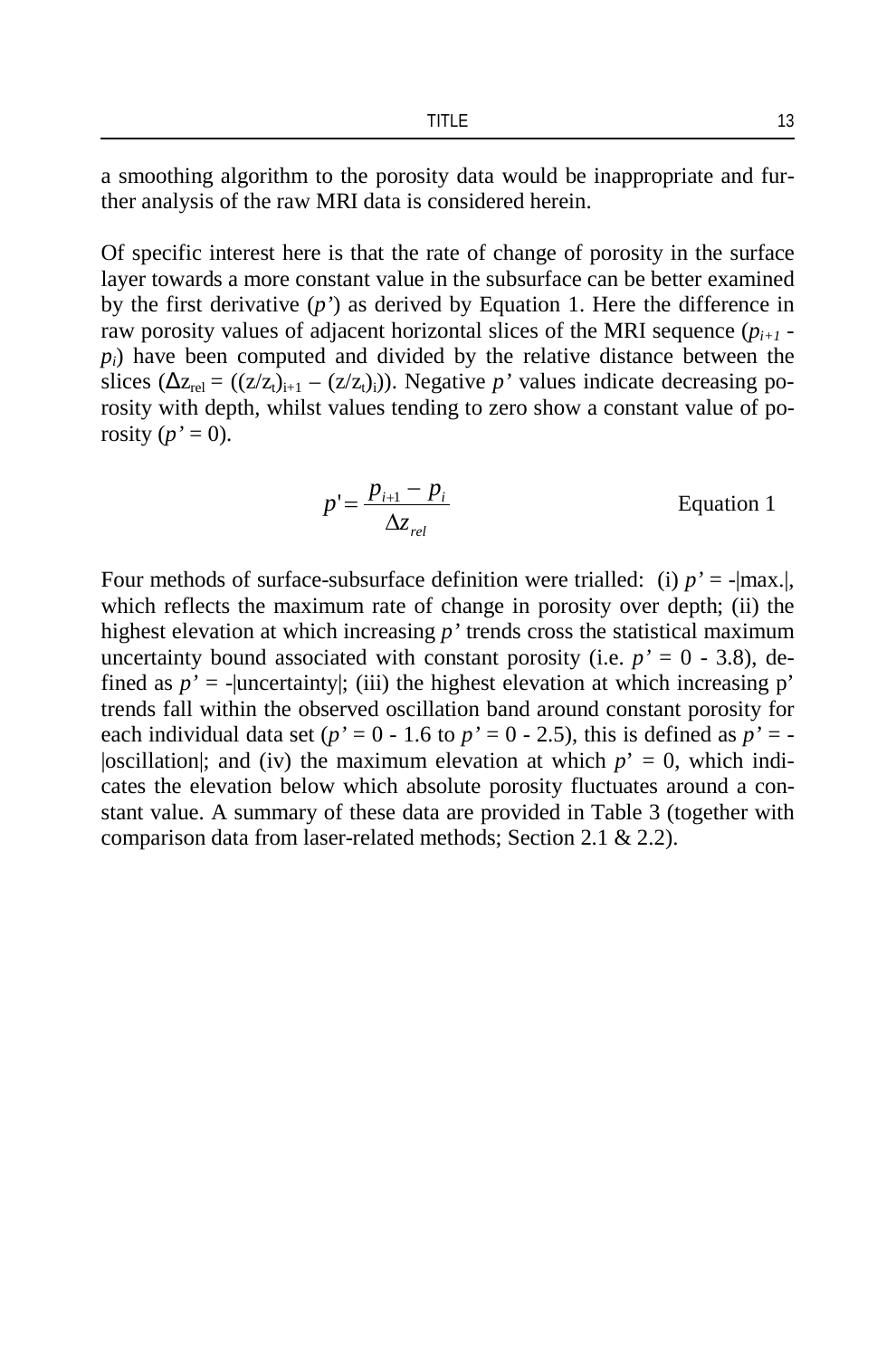

**Figure 4:** Vertical *p'* profiles derived from MRI data for uniform and bimodal beds (60 and 960 minute durations) given in terms of relative elevations,  $z/z_t$ . MRI profiles are truncated 30% above the base of the sample, due to image artifacts stemming from RF non uniformity close to the wall. The black line at  $x = 0$  shows  $p' = 0$ . The solid red line shows  $p' = -1$ |uncertainty| at  $x = -3.6$ , whilst the dotted red line shows  $p' = -|oscillations|$ . Raw data are used to produce each profile; no smoothing algorithm is employed.

**Table 3:** Surface-subsurface transition in terms of relative depth from the highest surface elevation. Information within parenthesis relates these data to the  $D_{90}$  and the  $D_{50}$  respectively; statistics provided are rounded to one decimal place.

|                                     | <b>RELATIVE DEPTH</b> in mm (relative to $D_{90}$ and $D_{50}$ ) |                       |                        |                |  |  |  |  |
|-------------------------------------|------------------------------------------------------------------|-----------------------|------------------------|----------------|--|--|--|--|
|                                     |                                                                  | 60 min. water-working | 960 min. water working |                |  |  |  |  |
| <b>DEFINITION</b>                   | <b>Uniform</b>                                                   | <b>Bimodal</b>        | <b>Uniform</b>         | <b>Bimodal</b> |  |  |  |  |
| Laser $p=0$                         | 0.76(2.5, 2.8)                                                   | 0.71(1.9, 3.5)        | 0.79(2.1, 2.3)         | 0.76(1.6, 2.9) |  |  |  |  |
| Divergence $p_{laser} \neq p_{MRI}$ | 0.90(1.1, 1.2)                                                   | 0.85(1.0, 1.8)        | 0.91(0.9, 1.0)         | 0.91(0.6, 1.1) |  |  |  |  |
| <b>MRI</b> $p' = - \text{max.} $    | 0.90(1.1, 1.3)                                                   | 0.87(0.9, 1.6)        | 0.92(0.8, 0.9)         | 0.89(0.7, 1.3) |  |  |  |  |
| <b>MRI</b> $p' =$ -  uncertainty    | 0.86(1.5, 1.7)                                                   | 0.82(1.2, 2.1)        | 0.89(1.1, 1.3)         | 0.87(0.9, 1.6) |  |  |  |  |
| <b>MRI</b> $p' = - oscillation $    | 0.84(1.7, 1.9)                                                   | 0.81(1.2, 2.3)        | 0.88(1.2, 1.3)         | 0.87(0.9, 1.6) |  |  |  |  |
| <b>MRI</b> $p' = 0$                 | 0.82(1.9, 2.2)                                                   | 0.79(1.4, 2.6)        | 0.79(2.1, 2.3)         | 0.79(1.3, 2.4) |  |  |  |  |

Firstly, using *p'* = -|max.| yields shallow surface-subsurface transition depths (0.7-1.1D<sub>90</sub>), roughly equivalent to those calculated from  $p_{laser} \neq p_{MRI}$  methodology. Further analyzing these data suggests that *p'* = -|max.| would under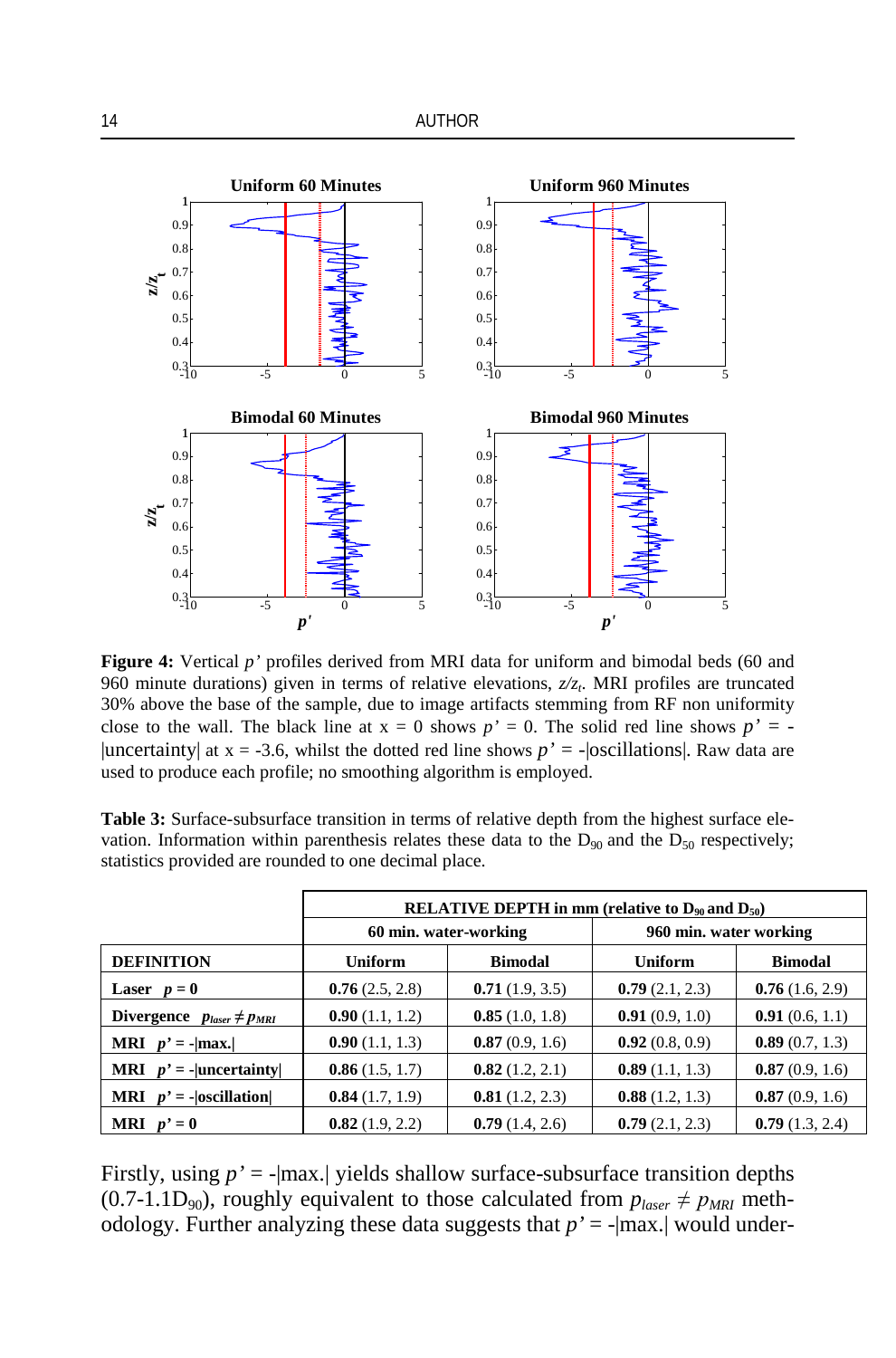predict the transition depth, as the porosity continues to decrease (although at a progressively lower rate of change; Figure 4) towards deeper elevation depths; this deduction appears warrants as the subsurface would be expected to have more homogeneous porosity. In addition, the concerns raised for *pla-* $_{ser} \neq p_{MRI}$  are equally valid for  $p' = -|max|$  data. This methodology is therefore considered inappropriate to defining the true surface-sub-surface transition.

Comparatively, application of  $p' = -\text{uncertainty}$  and  $p' = -\text{oscillation}$  provide a slightly deeper definition than  $p' = -|max|$ . It is evident from Figure 4 that  $p' =$ -|uncertainty| appears arbitrary and unreflective of measured oscillations in the data set. As such, analysis herein focuses on  $p' = -|oscillation|$ . Here, the transition depths range from  $0.9-1.7 \text{ D}_{90}$  (Table 3) and appear more defensible when considered in terms of previous literature. However, there is clear influence of both grain size distribution and water-working on the results which precludes the definition being generic. This problem is exemplified in Figure 4; here the beds exposed to 960 minutes of water-working clearly have on  $p' = -\text{|oscillation|}$  at  $z/z_t$  of 0.87-0.88, yet the porosity continues to progressively decrease (i.e.  $p \neq$  constant) to deeper depths until  $p' = 0$ at  $z/z_t = 0.79$ . As the subsurface would be expected to illustrate nearhomogenous porosity, use of the uppermost elevation at which the general trend for  $p'$  is increasing when  $p' = -\text{|oscillation|}$  is difficult to defend given this continuing trend over 3-10 subsequent layers of steadily increasing *p'* values deeper into the bed; this would suggest that the present method underpredicts the surface-subsurface transition depth for water-worked beds.

Of specific interest, are the data obtained via  $p' = 0$  (i.e.  $p \rightarrow$  constant); this method provides the deepest surface-subsurface transition depth and overcomes the  $p'$  = - |oscillation| problems. Crucially, data in Figure 4 indicate that this elevation demarks a clear transition from changing gradients in the surface layers to one of near-constant gradient in the subsurface. Where  $z \leq$  $z_{(p'=0)}$  the absolute porosities of the subsurface are typically  $\sim 0.3{\text -}0.4$  (Figure 3), in good agreement with the literature (e.g. Fetter, 1988). Conceptually, the choice of  $p' = 0$  is defendable as water-working will rearrange the bed into its most stable packing arrangement; for a given grain size distribution, similarity of packing within the subsurface would be expected in a manner consistent with near-constant porosity. Table 3 provides strong support in that grade-specific consistency of  $p' = 0$  data is found when normalization by the  $D_{90}$  is employed, here uniform beds yield surface-subsurface boundaries at  $\sim$ 2D<sub>90</sub>, whilst bimodal beds tend to  $\sim$ 1.3D<sub>90</sub>. However, the strongest support for this methods stems from near-generic  $p' = 0$  data for all beds when normalized against the  $D_{50}$ .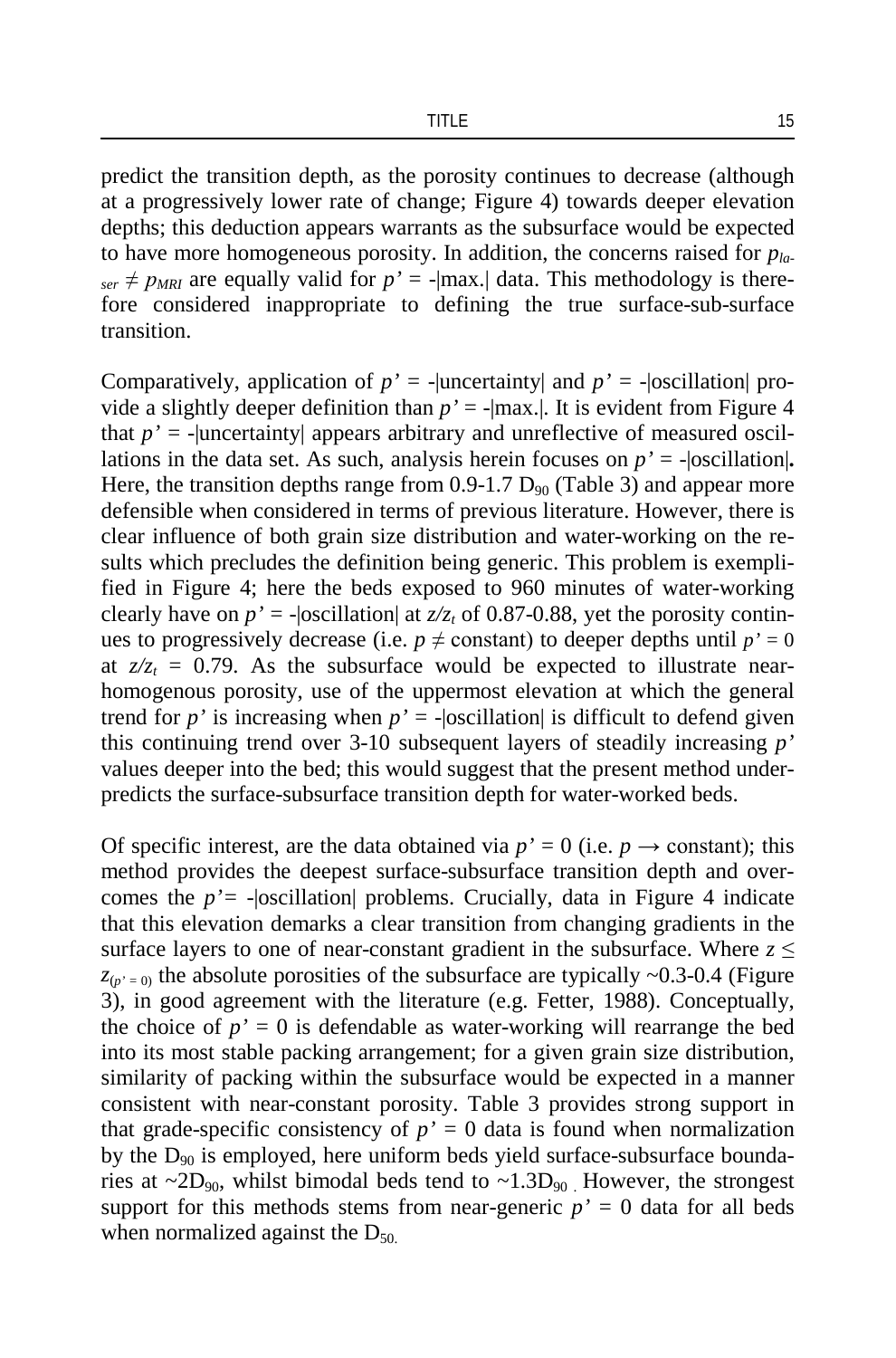Wider discussion of this methodology also indicates that for water-worked beds, this *p'* = 0 analysis provides data in line with those determined from the laser-based method of Aberle (2007); this is considered an important finding, as it provides some robust validation for use of surface-based laser scanning techniques in active layer depth examination for well water-worked beds. The statistics also translate well in terms of the alternative  $D_{84}$  characteristic grain scale; uniform beds indicate a surface-subsurface transition depth of  $\sim$ 2D<sub>84</sub>, whilst the bimodal tends to 1.5D<sub>84</sub>. Thus, our data generally supports use of the arbitrary  $2D_{84}$  statistic widely employed in previous active layer models and, in particular, tends to Wilcock *et al.*'s (1996) tighter definition of surface-subsurface transition depths at  $1.7D_{84}$  in graded beds. Appropriate justification is provided to advocate that the MRI methodology of  $p' = 0$  is a robust, repeatable descriptor of the surface-subsurface transition depth.

## **3. CONCLUSIONS**

This paper compares and contrasts six definitions for the surface-subsurface transition depth in a gravel bed, based upon vertical porosity profile data. Each method provides mathematically-based approaches which are robust, repeatable and generic in application. Specifically, laser-based surface DEMs were contrasted with MRI-based 3-D data of the internal bed structure; these were then compared to common arbitrary definitions cited in the literature.

For water-worked beds, data clearly show that the MRI-based  $p' = 0$  definition is the most generic descriptor of the surface-subsurface transition for the present research. It is highlighted that only 3-D MRI data can quantify pore volumes essential in obtaining absolute porosity data and it is illustrated that  $p \rightarrow$  constant value in the subsurface ( $\sim$ 0.3-0.4 in the present investigation). Thus, the results of this study: (i) provide robust, 3-D validation data important for applications pertaining to active layer definition in sediment transport research; (ii) illustrate the benefits of quantitative 3-D descriptions of porous media, which could be further exploited by sediment researchers.

### *Acknowledgements*

*This research was funded by a Research Grant award from the British Society of Geomorphology with additional support from The Carnegie Trust for The Universities of Scotland. The authors sincerely thank the technical*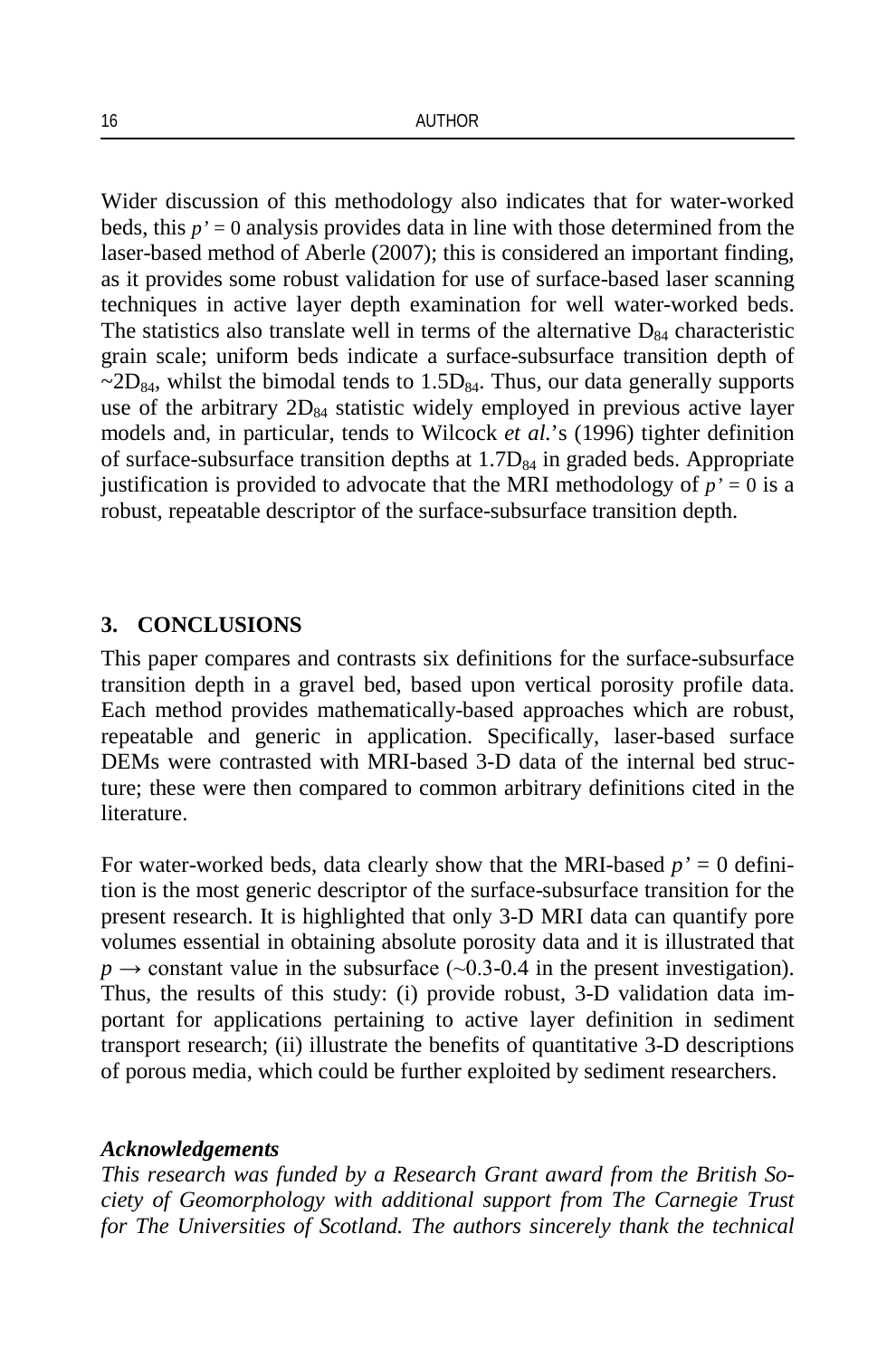*staff of GEMRIC and the School of Engineering at the University of Glasgow for their assistance in this research. Also, the reviews of the Associate Editor and an anonymous reviewer improved early drafts of the manuscript and we gratefully acknowledge this assistance.*

### R eferences

Aberle, J. and K. Koll, (2004), Double-averaged flow field over static armour layers. **In:** M. Greco, A. Carravetta, and R. Della Morte (eds), *Proc. of the Intl. Conf. on Fluvial Hydraulics River Flow 2004 Naples, Italy,* Vol. 1, 225– 233.

Aberle, J., (2007), Measurements of armour layer roughness geometry function and porosity, *Acta Geophysica* **55,** 23-32.

Fetter, C.W., (1988), *Applied Hydrogeology (2nd Ed.)* Merrill Publishing Company pp.592.

Hassan, M. A., and Church, M. (1994). Vertical mixing of coarse particles in gravelbed rivers: A kinematic model. *Water Resour. Res.*, 30(4), 1173–1185.

Haynes, H., E. Vignaga, and W.M. Holmes (2009), Magnetic Resonance Imaging of 3D River Bed Structure, *Sedimentology* **56**, 1961-1975.

Haynes, H. and G. Pender, (2007), Stress history effects on graded bed stability*, J. Hydraulic Engineering* **133**, 343-349.

Hirano, M. (1971). River bed degradation with armoring. *Proc., JSCE*, **195**, 55–65 (in Japanese).

Hoey, T.B. and R. Ferguson, (1994), Numerical simulation of downstream fining by selective transport in gravel bed rivers: Model development and illustration, *Water Resources Research* **30**, 2251-2260.

Kaless, G. and L. Mao, (2011), Numerical simulation of armour layer development under conditions of sediment starvation, *Proc. Convegno di Medio Termine dell'Associazione Italiana di Ingegneria Agraria, 22-24 Settembre 2011, Belgirate.* 

Kleinhans, M. G., C. Jeukens, C. Bakker, and R. Frings, (2008), Magnetic Resonance Imaging of coarse sediment, *Sedimentary Geology* **208**, 69-78.

Lanzoni, S., and Tubino, M. (1999). Grain sorting and bar instability.*J. Fluid Mech.*, Cambridge, U.K., 393, 149–174.